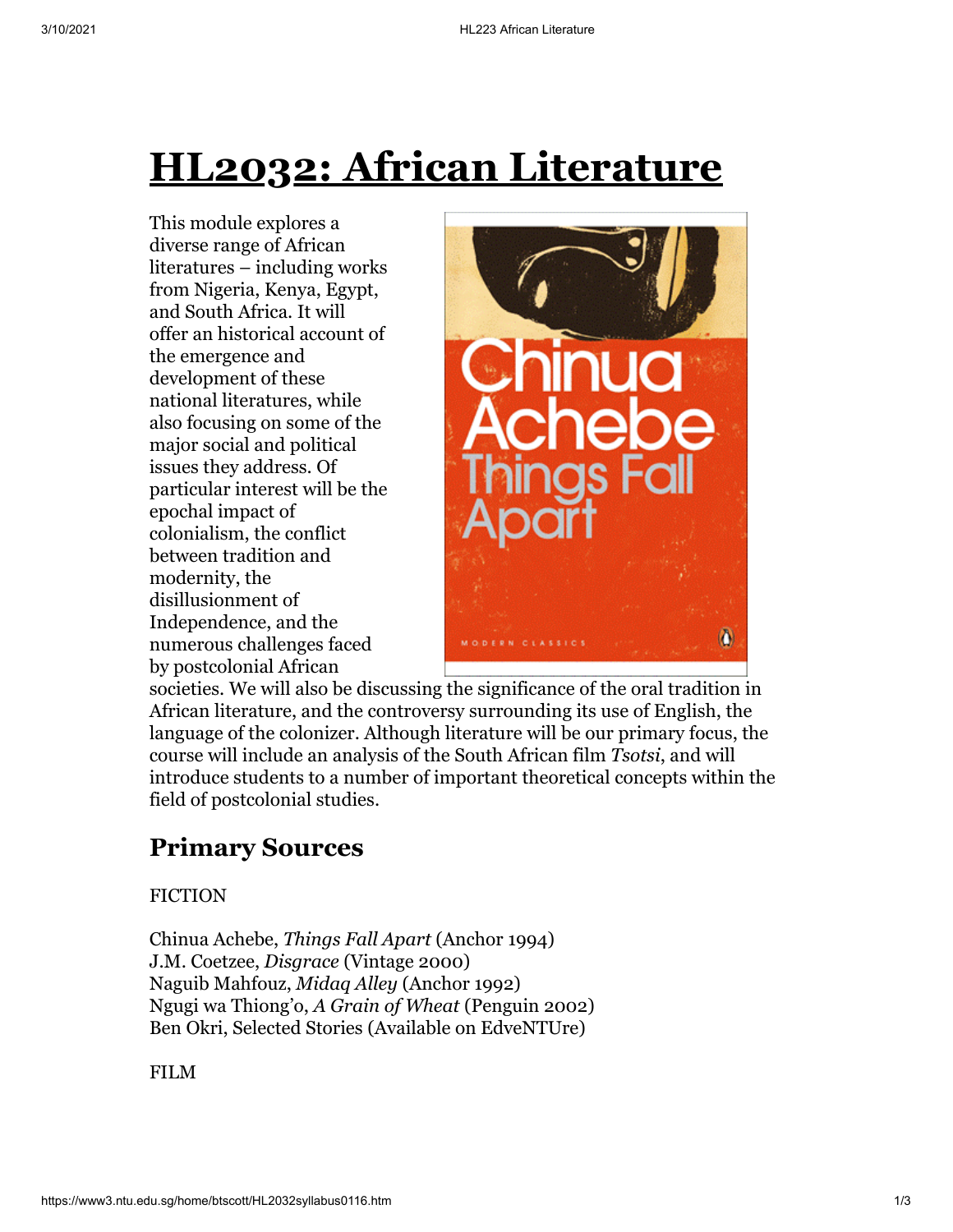*Tsotsi* (dir. Gavin Hood; 2005)

### **Secondary Sources**

Simon Gikandi, *Reading the African Novel* Gareth Griffiths, *African Literatures in English: East and West* Tejumola Olaniyan and Ato Quayson (eds.), *African Literature: An Anthology of Criticism and Theory*

#### **Assessment**

| Class participation | 10% |
|---------------------|-----|
| Coursework essay    | 40% |
| Examination         | 50% |

### **Lecturer**

Dr. Bede Scott HSS–03–69 67906714 [btscott@ntu.edu.sg](mailto:btscott@ntu.edu.sg)

| Week                     | <b>Topics</b>                     | <b>Readings</b>                          |
|--------------------------|-----------------------------------|------------------------------------------|
| $\blacksquare$<br>11 Jan | <b>Introduction</b>               |                                          |
| $\mathbf{2}$<br>18 Jan   | <b>Colonial Encounters I</b>      | Chinua Achebe, Things<br>Fall Apart      |
| 3<br>25 Jan              | <b>Colonial Encounters II</b>     | Chinua Achebe, Things<br>Fall Apart      |
| 4<br>1 Feb               | <b>Tradition and Modernity I</b>  | Naguib Mahfouz, Midaq<br>Alley           |
| 5<br>8 Feb               | <b>Tradition and Modernity II</b> | Naguib Mahfouz, Midaq<br>Alley           |
| 6<br>$15 \text{ Feb}$    | Independence I                    | Ngugi wa Thiong'o, A<br>Grain of Wheat   |
| 7<br>22 Feb              | Independence II                   | Ngugi wa Thiong'o, $A$<br>Grain of Wheat |
| 8                        | <b>Recess</b>                     |                                          |
| 9                        | <b>Postcolonial Narratives I</b>  | Ben Okri, 'In the Shadow                 |